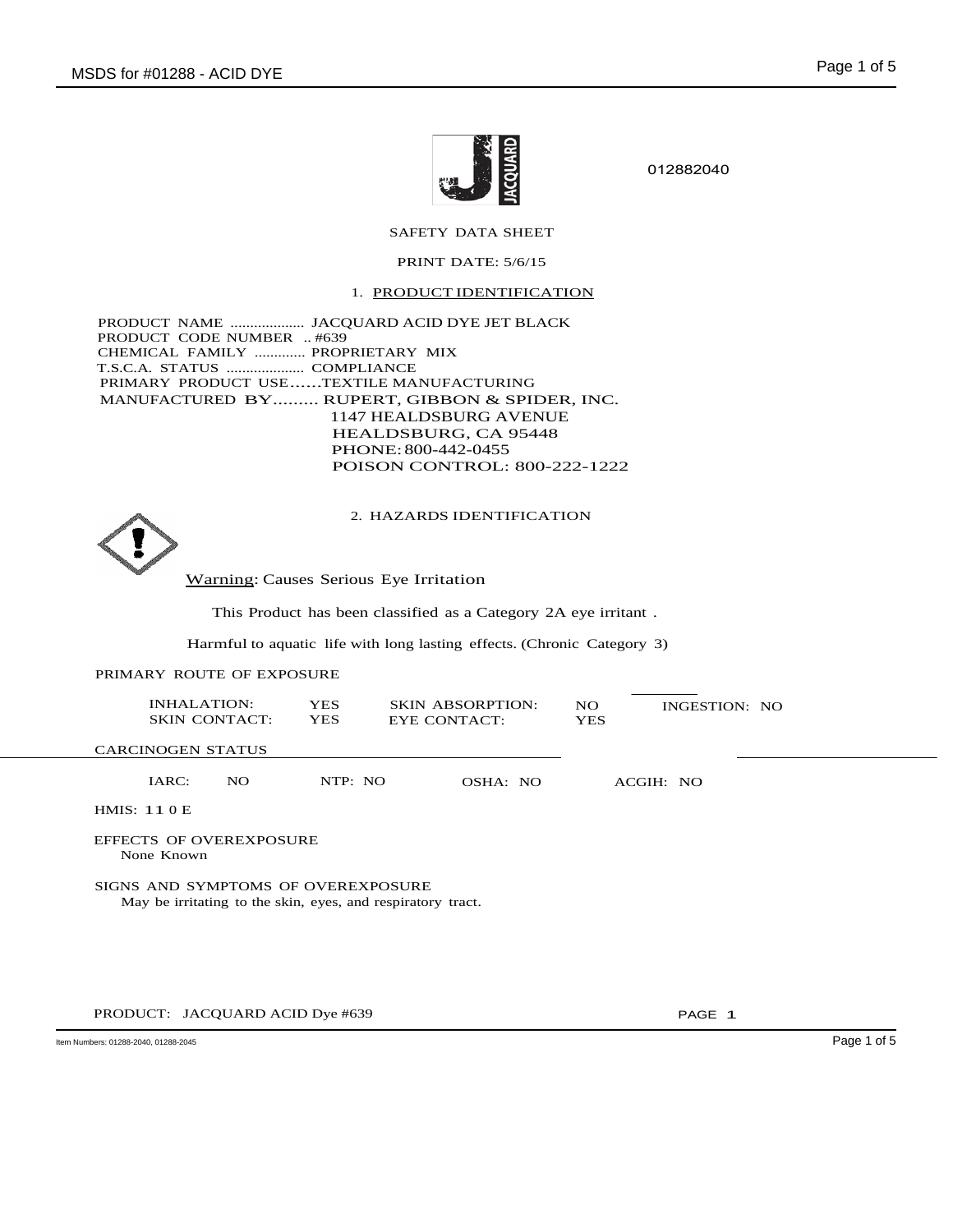

#### MEDICAL CONDITIONS AGGRAVATED

Persons with any pre-existing skin, eye or respiratory condition may be more susceptible to the effects of this product.

## **3. HAZARDOUS INGREDIENTS**

Acid Blue 113 ( 3351-05-1 ) 35 - 45 % Eye irritant, aquatic toxicity Acid Orange 116 ( 68039-08-7 ) 25- 35% Aquatic toxicity

The exact ingredient percentages and composition has been withheld as a trade secret.

### **4. EMERGENCY AND FIRST AID PROCEDURES**

GENERAL INFORMATION: IMMEDIATELY REMOVE ALL CONTAMINATED CLOTHING

EYE CONTACT ............ Wash immediately with large amounts of water for 15 minutes, lifting the upper and lower lids until no evidence of product remain. Get medical attention immediately. Do not wear contact lenses while handling.

- SKIN CONTACT ........... Remove all contaminated clothing immediately. Wash immediately with soap and plenty of water. If a temporary skin reaction occurs, it should be treated as allergic contact dermatitis. Launder contaminated clothing before reuse.
- INGESTION ................... Dilute with water. Get medical attention. Never give fluids or induce vomiting if patient is unconscious or has convulsions.

INHALATION ............... If inhaled, remove to fresh air. If not breathing, give artificial respiration, preferably mouth to mouth. If breathing is difficult, give oxygen. Call a physician.

## **5. FIRE AND EXPLOSION DATA**

FLASH POINT ...................................SETAFLASH ASTM D-3828>205 DEGREES F. EXTINGUISHING MEDIA ............... C02 Dry Chemical Foam Water Fog SPECIAL FIRE FIGHTING PROCEDURES/UNUSUAL FIRE OR EXPLOSION HAZARDS: Firefighters should be equipped with protective clothing  $\&$  self contained breathing apparatus to protect against potentially toxic & irritating fumes. In case of fire or explosion, keep unnecessary people away. Isolate hazard area & any entry. Stay upwind, out of low areas, and ventilate closed spaces before entering. ADDITIONAL INFORMATION ....... Avoid dusting conditions. May form explosive dust mixtures with air.

## **6. SPILL OR LEAK PROCEDURES**

IN CASE MATERIAL IS RELEASED/SPILLED:

Avoid formation and deposition of dust. Do not empty into drains or waters. Do not touch or walk through the spilled material: stop leak if you can do it without risk Take up with sand or other non-combustible absorbent material or suitable vacuum and place into labeled sealable containers. For further disposal measures see section 13.

PRODUCT: JACQUARD ACID Dye #639 PRODUCT: PAGE 2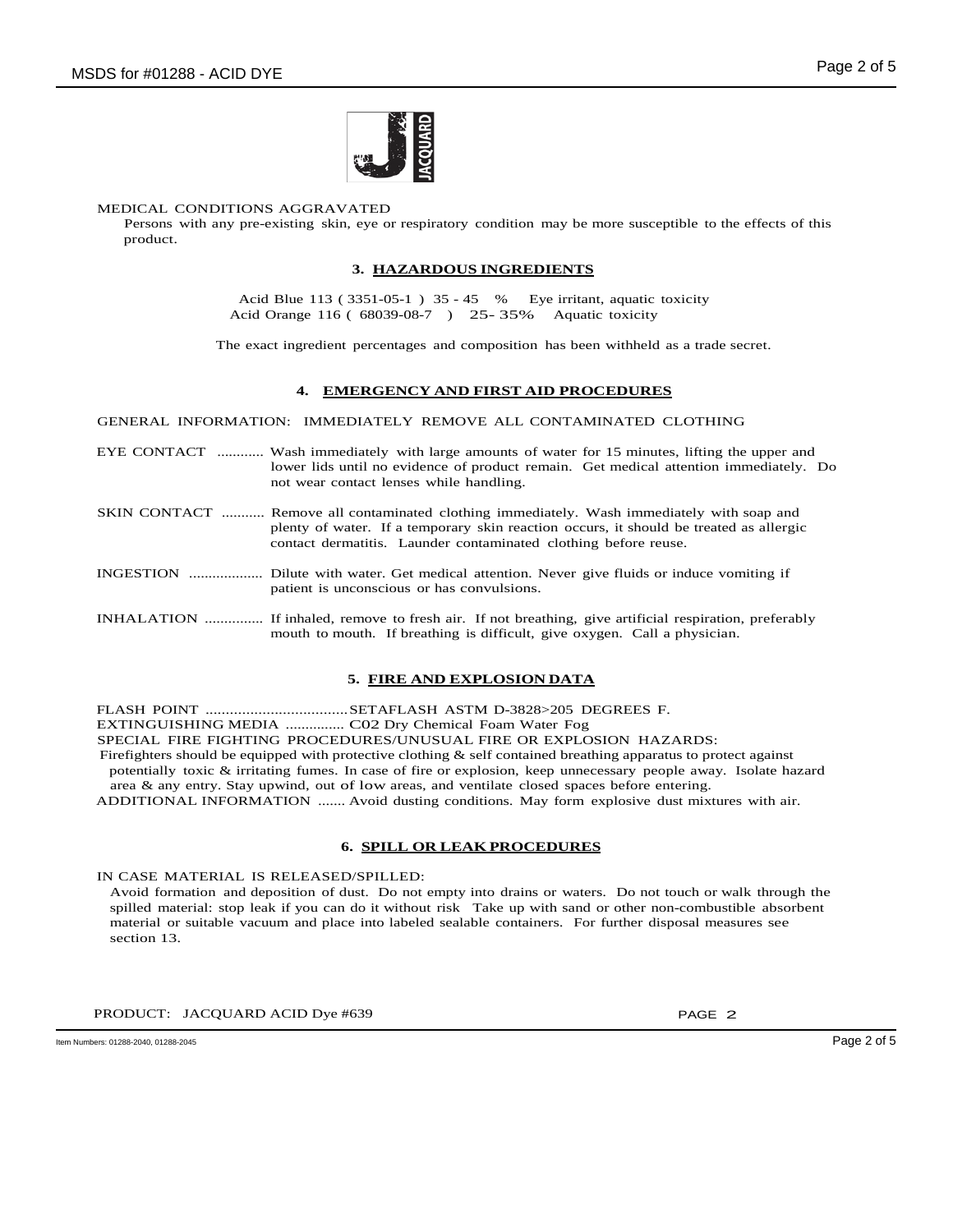

## 7. **SPECIAL PRECAUTIONS AND STORAGE DATA**

SAFE HANDLING: In accord with good industrial practice. Handle with care and avoid personal contact.

## **8. EMPLOYEE PROTECTION RECOMMENDATIONS**

| <b>GENERAL PROTECTIVE MEASURES:</b> |                                                                                                      |
|-------------------------------------|------------------------------------------------------------------------------------------------------|
|                                     | Do not breathe dust. Avoid contact with eyes and skin. Immediately remove all contaminated clothing. |
|                                     | EYE PROTECTION Employees should wear protective eye-goggles with side protection shield.             |
|                                     | SKIN PROTECTION Employees should avoid skin contact by wearing protective clothing. Long sleeve      |
|                                     | shirts, pants, gloves e.g. of PVC or nitrile rubber, and boots are recommended.                      |
|                                     | Additional protections such as impervious suits are recommended when the potential                   |
|                                     | for dermal contact is significant. Employees should wash their hands and face before                 |
|                                     | eating and drinking and shower thoroughly before leaving work. Keep away from                        |
|                                     | food and drink stuffs.                                                                               |
|                                     | RESPIRATORY PROTECTION Inhalation of dust and aerosols must be absolutely prevented by the use       |
|                                     | of a NIOSH approved dust respirator.                                                                 |
| VENTILATION Use local ventilation.  |                                                                                                      |
|                                     |                                                                                                      |

OTHER ...............................Wear overalls, apron or other protective clothing.

## **9. PHYSICALDATA**

| ODOR THRESHOLDNA                          |           |                        |
|-------------------------------------------|-----------|------------------------|
| SOLUBILITY IN WATER  40 $g/1$ at 90 deg C |           |                        |
|                                           |           |                        |
|                                           |           |                        |
|                                           |           |                        |
| MELTING POINT/FREEZING POINTNA            |           |                        |
| PARTITION COEFFICIENT: N-OCTANOL/WATERND  |           |                        |
|                                           |           |                        |
|                                           |           |                        |
|                                           |           |                        |
| EVAPORATION RATENA                        |           |                        |
|                                           |           |                        |
|                                           |           |                        |
|                                           |           |                        |
| DECOMPOSITION TEMPERATUREND               |           |                        |
|                                           |           |                        |
|                                           |           |                        |
| % VOLATILE: VALUE: 0.7                    | UNIT: $%$ | COMMENT: dedusting oil |
|                                           |           |                        |

PRODUCT: JACQUARD ACID Dye #639 PAGE 3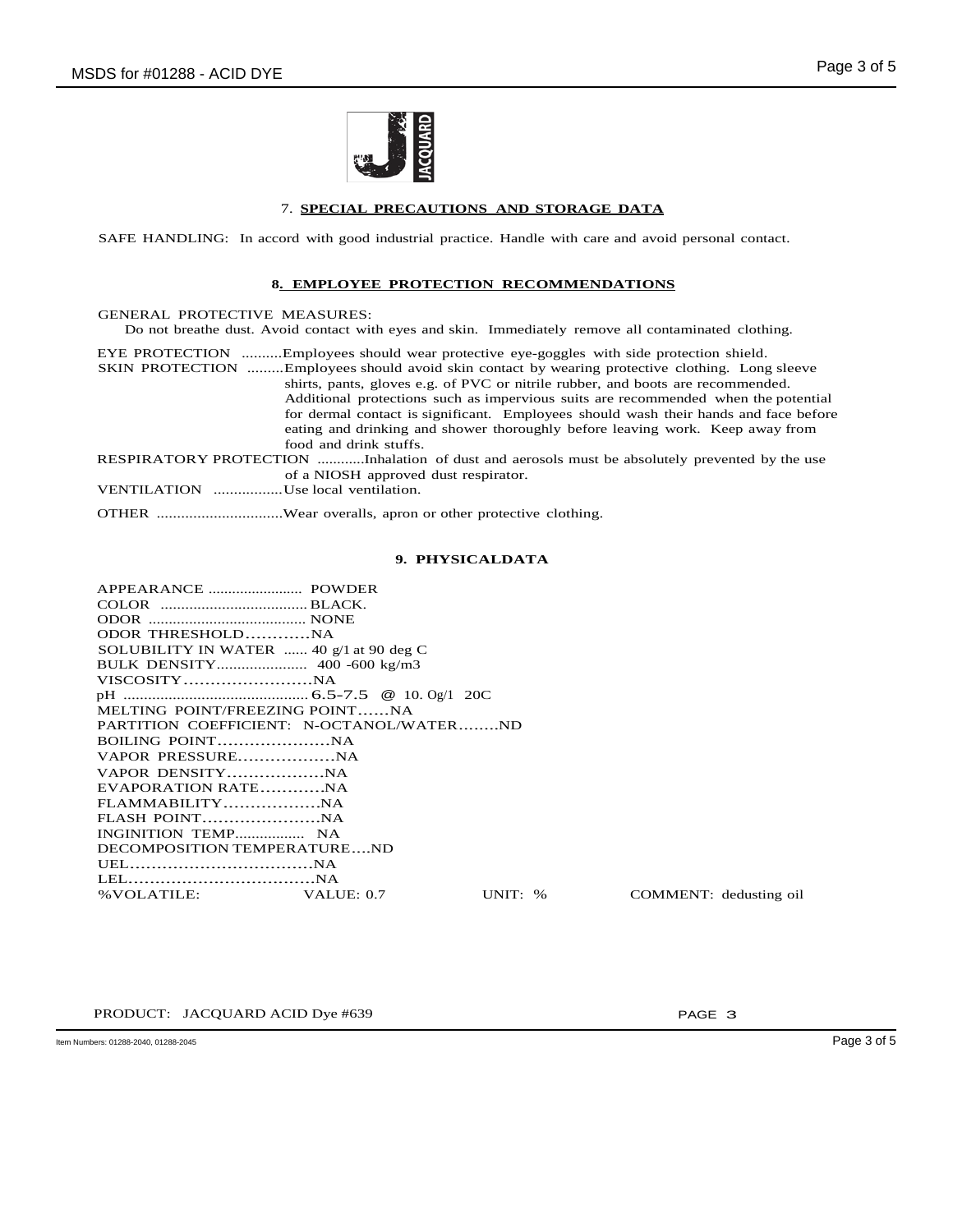

## **10. REACTIVITY DATA**

THERMAL DECOMPOSITION: No thermal decomposition when stored and handled correctly.<br>HAZARDOUS REACTIONS: None expected HAZARDOUS REACTIONS: CHEMICAL STABILITY...........................Stable INCOMPATABLE MATERIALS: None HAZARDOUS DECOMPOSITION PRODUCTS......C02, CO, SULFUR OXIDES, NITROGEN OXIDES CONDITIONS TO AVOID............Avoid dusting conditions and sparks/flame. HAZARDOUS POLYMERIZATION....Will not occur

## **11. TOXICOLOGICALDATA**

ANIMAL TOXICITY ORAL- LD50 (INGESTION) .........> 5000 mg/kg (RAT) FISH, LC50 ..........................................................................10 -100 mg/1 (48 hour Rainbow Trout) EYE EFFECTS.....................................................................IRRITANT (RABBIT) SKIN EFFECTS ..................................................................NON-IRRITANT (RABBIT) SENSITIZATION ...............................................................NOT EXPECTED

## **12. ECOLOGICAL DATA**

BIODEGRADABILITY: 10 - 50 % BACTERIA TOXICITY EC50: > 100 mg/1 Inhibition , activated sludge AOX: 0.000% 0.000% COD: 1440 mg/g

### **13. DISPOSAL CONSIDERATIONS**

PRODUCT: ........ If utilization or recycling of the product is not possible, it should be disposed of in accordance with existing federal, state and local environmental regulations, e.g. by incineration in a suitable plant. UNCLEANED PACKAGING: Soiled, empty containers are to be treated in the same way as the contents.

### **14. SHIPPINGDATA**

PROPER SHIPPING NAME: NON-HAZARDOUS INK MATERIAL D.O.T. HAZARD CLASSIFICATION: NOT REGULATED FRT. CLASS PACKAGE: 55

IATA: NON-REGULATED

IMDG: NON-REGULATED

### **15. REGULATORYDATA**

US REGULATIONS:

TSCA: The components of this product are listed on the TSCA Inventory

PRODUCT: JACQUARD ACID Dye #639 PAGE 4

Item Numbers: 01288-2040, 01288-2045 Page 4 of 5